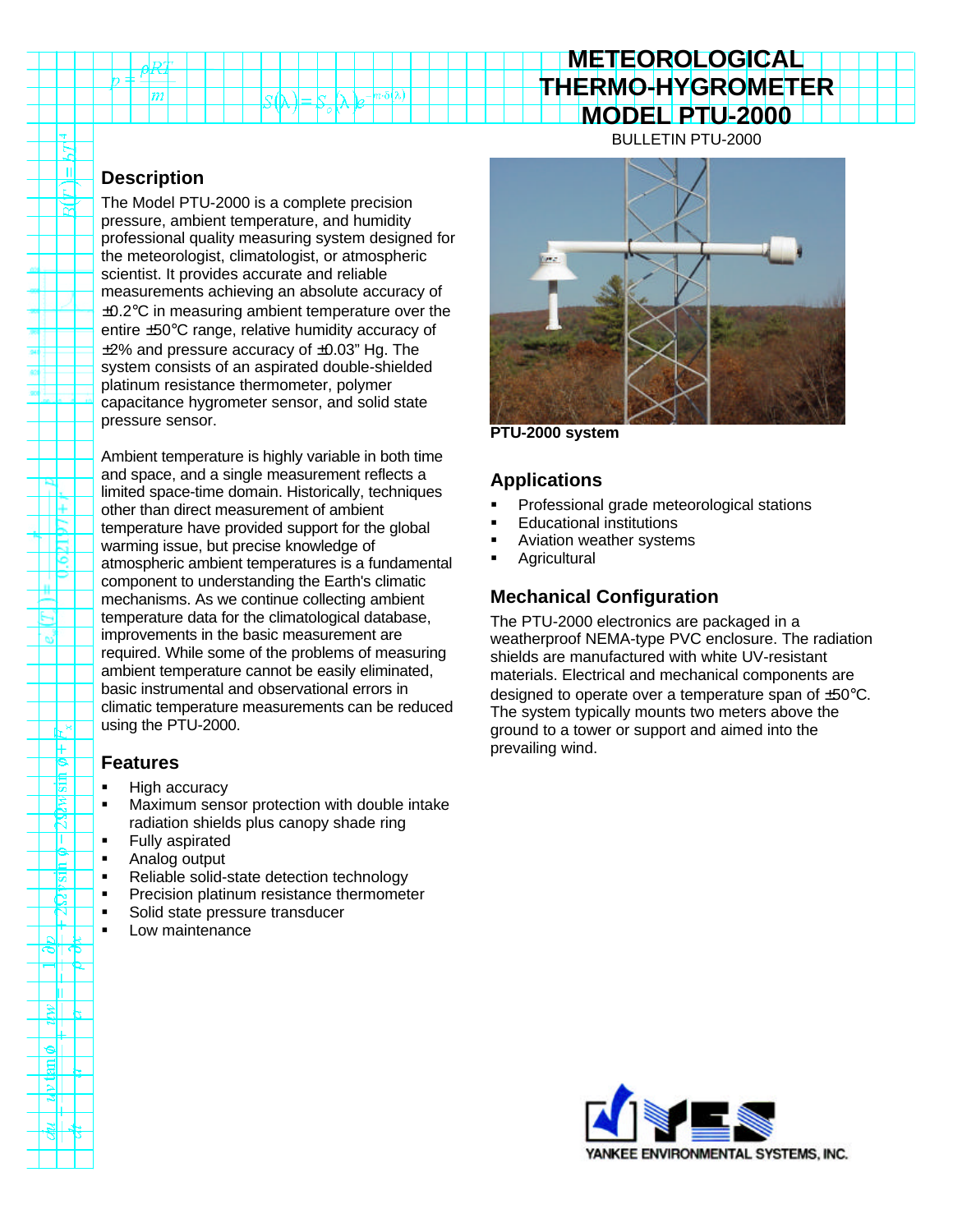

**PTU-2000 sensor head.**



**Cross section identifying temperature sensor, double shielding, canopy shade ring, and air intake.**



**Detailed view of bottom of temperature sensor showing double intake radiation shields, canopy shade ring, and screen.**

#### **Electrical Connections**

Two foil-shielded 10' (3m) long cables are supplied with pig tails for interface to the user's junction box:

- **•** DC power input; isolated return analog output
- ß Power cable for + 12 Vdc
- ß Twisted pair 4-20 mA or 0-1 Vdc for temperature
- ß Twisted pair 4-20 mA or 0-1 Vdc for humidity
- **Twisted pair 4-20 mA or 0-1 Vdc for pressure**

#### **Available Options**

- ß Spare aspiration blower
- ß Spare aspiration screen